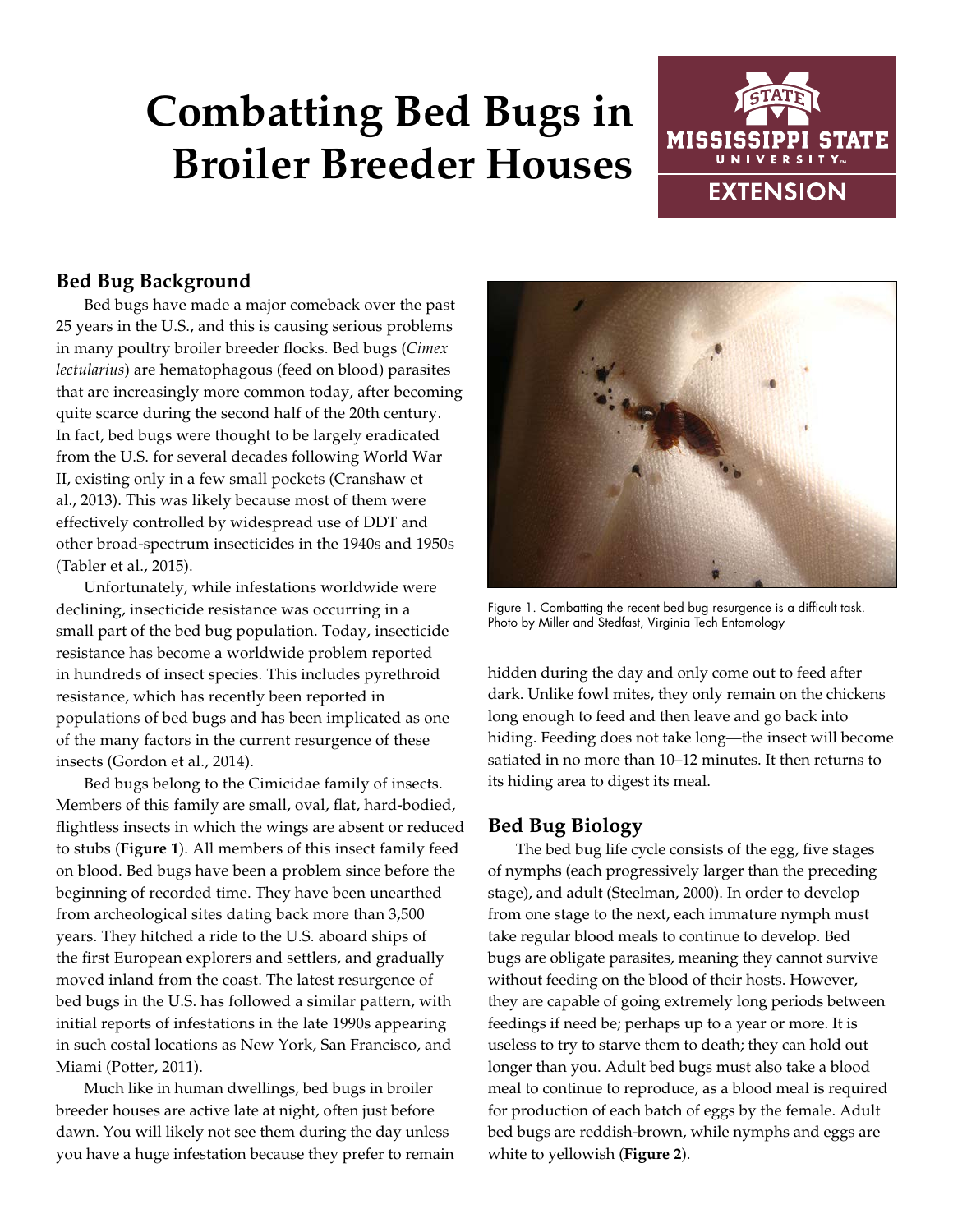

Figure 2. Adult bed bugs (reddish-brown) and nymphs, which are clear to white before feeding. Photo by Miller and Stedfast, Virginia Tech Entomology

Female bed bugs cement their small, oval eggs in batches of two to five eggs. A female bed bug may lay 50 to 350 eggs in her lifetime, depending on environmental conditions. Eggs generally hatch in 6–10 days, although this is temperature-dependent. At temperatures above 70°F, eggs can hatch in 6–17 days; while lower temperatures may delay hatching up to 28 days (Roe, 2000). Newly hatched nymphs will immediately seek out a food source if it is available. And in a broiler breeder flock, the chickens are the food source and supply the blood meal. Feeding occurs in the dark, usually in the middle of the night and on toward dawn. The bed bug uses the presence of carbon dioxide and heat to locate its host.

It requires about 4 days between nymph stages at a temperature of 80°F. Therefore, the entire life cycle from egg to adult requires about 30 days (Steelman, 2000). Adults typically live for about 9 months. Under ideal conditions, each adult generally will feed once a week, and many feedings occur during its lifespan (Jacobs, 2015). However, cooler temperatures retard development, and activity level declines as the temperature drops below 60°F.

Again, however, bed bugs are very resistant to starvation, and both nymphs and adults can survive several months without a blood meal. Nymphs can tolerate starvation for about 3 months, while some adults have been known to survive for a year without feeding. Unfortunately, this makes it possible for a bed bug infestation in a broiler breeder house to very easily survive the downtime period between one breeder flock and the next. Again, the bugs will not starve to death while you are out of birds between flocks. Once the

old flock leaves, the bugs just wait for the new flock to arrive and then begin feeding again. Therefore, you must take steps between flocks to knock the population back as much as possible and, when the new flock arrives, continue with a regular treatment program designed around when birds are in the house.

#### **Resurgence and Control**

Although not all the factors related to the recent resurgence in bed bug populations are known or understood, it is suspected that increased long-range air travel, a reduction in the use of residual insecticides, movement of bed bugs from birds to bats to humans, and the ability of bed bugs to disperse locally all play a role (Steelman et al., 2008). Passive dispersal is the most important method for bed bugs to reach new hosts. Bed bugs are excellent hitchhikers and, in a poultry house situation, are easily transported from infested facilities on human shoes, clothes, cardboard egg boxes, and egg buggies that transport eggs to the hatchery and may then be carried on to other farms (Steelman, 2000). Egg buggies coming from an infested farm must be carefully cleaned and inspected before being sent out again to prevent infecting other farms.

It only takes one impregnated female being moved onto a clean farm to produce a well-developed infestation in a broiler-breeder house within only a few months. A male is not required if the female was impregnated when the move occurred. Even though she will eventually run out of sperm and have to mate again to fertilize additional eggs, she can mate with her own offspring after they become adults. With access to a host (which is usually the case in a breeder house) and under the proper environmental conditions, because of the large number of eggs that a female can lay, bed bug populations can eventually double every 16 days (Tabler et al., 2015).

Bed bugs are extremely difficult to control in a breeder house setting. Extreme care must be taken to prevent them from moving from the chicken house to your dwelling house on shoes, clothing, purses, or other personal items. They are, for the most part, nocturnal. Therefore, you may not know you have a problem with them until numbers increase to such high levels that you begin to see them in the day time or they begin to show up on eggs or on workers gathering the eggs. Even though they prefer to avoid light, when numbers become extremely high, you will see them during the day. However, by the time bug numbers reach this level, you have a problem that is out of control.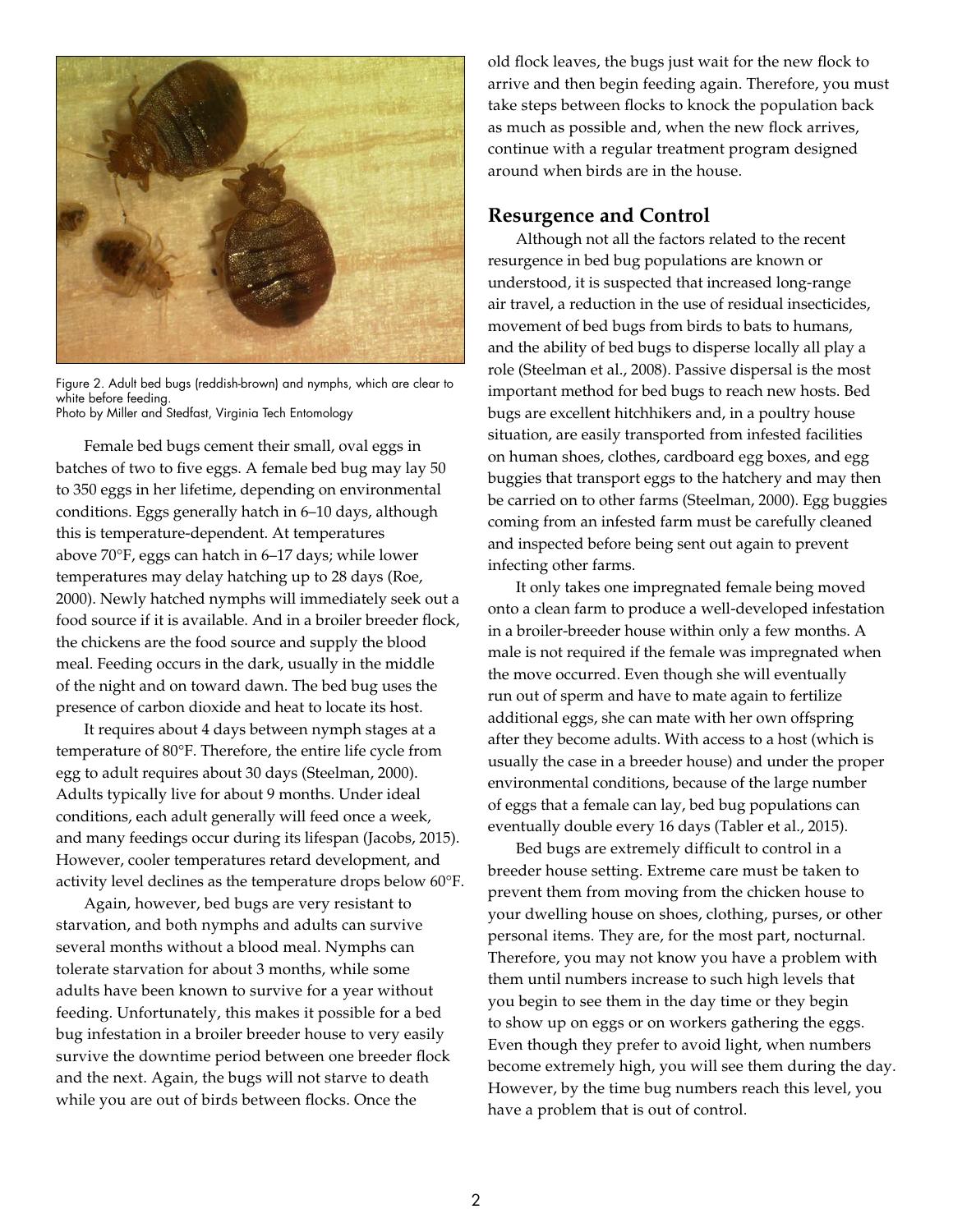Unfortunately, there are few effective classes of insecticides available today to treat against bed bugs, in part because the predominant use of pyrethroid-based products has resulted in resistance in most bed bug populations. In addition, to be successful, insecticide applications must reach the cracks, crevices, and hiding places that act as harborage sites for the bugs, which is sometimes difficult. Some products are contact sprays, meaning they will only work when they come in contact with the bed bug. Unfortunately, because bed bugs stay hidden most of the time, contact sprays are not the best treatment option in most cases. Also, labeling restrictions often limit the number of products that can be applied with birds in the house.

As a result, it is often easier to gain control of an infestation when the farm is out of birds and more potent products can be used to combat the infestation. Afterward, spraying on a regular basis with products labeled for use with birds on the farm can help keep the bed bug population knocked back. Keep in mind that most insecticides do not kill eggs, so spraying may need to occur more often initially (perhaps every 2 weeks) to get the population under control. Products that can be used with birds on the farm include permethrin formulations, Ravap EC (tetrachlorvinphos and dichlorvos), and Rabon.

There are a few products labeled for use when birds are absent and the houses empty that have proven useful in combatting bed bugs. Some of these include Optimate (gamma-cyhalothrin), Durashield CS (chlorpyrifos), BP-100 (pyrethrins and piperonyl butoxide), Grenade (lambda-cyhalothrin), and Phantom (chlorfenapyr). Some animal-health supply companies have developed bed bug treatment programs for use on breeder farms between flocks and when birds are present. If you have a bed bug problem on your farm, check with your integrator or animal health supplier for a treatment program. It is likely that no treatment program can totally eradicate every single bed bug from a breeder house (there are simply too many hiding places), but there are programs that can keep bed bug numbers at manageable levels.

 For a nonchemical alternative, heat treatment can be used to kill bed bugs when birds are absent from the farm. Sustained heating of the house to 130°F for a few hours should kill the bed bugs and their eggs. However, care must be taken if using heat to make sure you do not set the house on fire. Before heat treating, an outside-perimeter, residual insecticide should be applied to kill any bed bugs trying to escape from the heat.

**Precaution:** Not every chemical insecticide may be legal in every state. Check with your integrator, local county MSU Extension office, or other regulatory official before using any insecticide in or around your poultry houses. Even if a product is legal for use in your state, **CHECK WITH YOUR INTEGRATOR** before using to make sure it is on their approved list of products deemed safe for use in or around chicken houses. **READ AND FOLLOW ALL LABEL DIRECTIONS FOR SAFE USE OF ANY PESTICIDE.** Also, use your common sense. Pesticides are poisons, so take necessary precautions, handle carefully, store in original labeled containers, and keep out of reach of children, pets, and livestock. Do not contaminate water supplies, streams, or ponds. Dispose of empty containers in a safe and approved manner and location.

#### **Summary**

Bed bugs are very difficult to combat in a poultry breeder house situation. Even though they have existed for thousands of years, most people had never seen one until recently. This includes many entomologists and pestcontrol personnel. However, over the last 25 years, they have made a dramatic comeback in both human dwellings and broiler-breeder houses. They have developed resistance to almost every insecticide used against them, making them extremely difficult to eradicate. Hiding places are numerous in a breeder house, making the task of controlling them that much more difficult. They are excellent hitchhikers, allowing them to easily move from farm to farm or farm to home. Extreme caution must be taken by integrators to prevent transporting bugs from farm to farm on egg buggies. Growers with infested breeder houses must also exercise extreme care not to track the bugs to their homes.